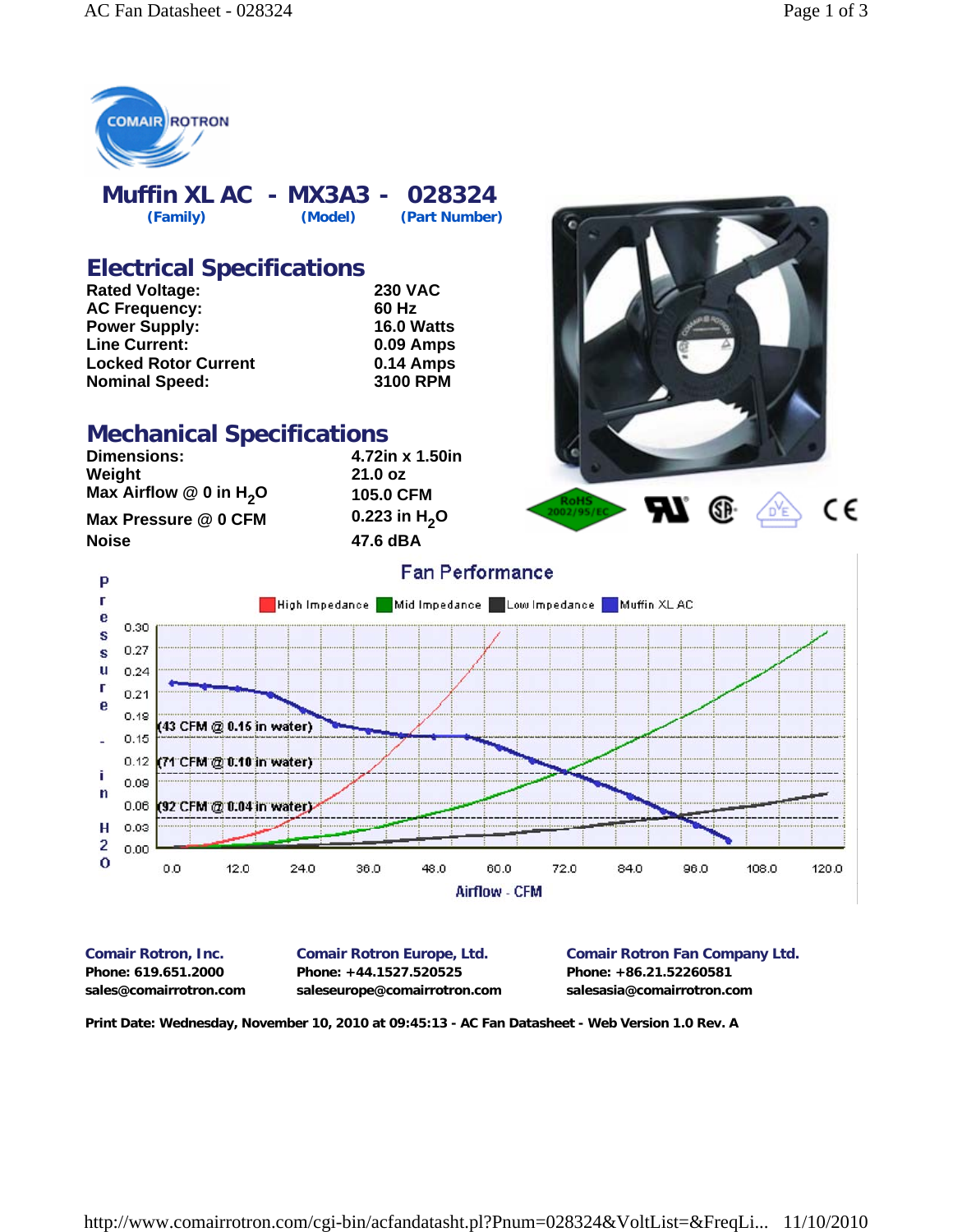

# **Mechanical Drawing**



# **Options**

| <b>Part Number</b> | <b>Model Number</b> | <b>Bearing Type</b> | <b>Fan Rotation</b> | <b>Termination</b> | <b>In-Stock</b><br>(Click 'Yes' for<br>current stock) |
|--------------------|---------------------|---------------------|---------------------|--------------------|-------------------------------------------------------|
| ⊙<br>028421        | MX3B1               | Ball                | Normal              | 0.120 Terminals    | <b>No</b>                                             |
| ⊙<br>031000        | MX3B2               | Ball                | Normal              | Leads              | No.                                                   |
| ⊙<br>028423        | MX3B3               | Ball                | Reverse             | 0.120 Terminals    | No.                                                   |
| $\odot$<br>030913  | MX3B4               | Ball                | Reverse             | Leads              | No.                                                   |
| ∩<br>028326        | MX3A1               | Sleeve              | Normal              | 0.120 Terminals    | No.                                                   |
| $\odot$<br>028324  | MX3A3               | Sleeve              | Reverse             | 0.120 Terminals    | No.                                                   |
| 031003             | MX3A4               | Sleeve              | Reverse             | Leads              | No.                                                   |

#### Accessories (Click on part number for detailed drawing.)



http://www.comairrotron.com/cgi-bin/acfandatasht.pl?Pnum=028324&VoltList=&FreqLi... 11/10/2010